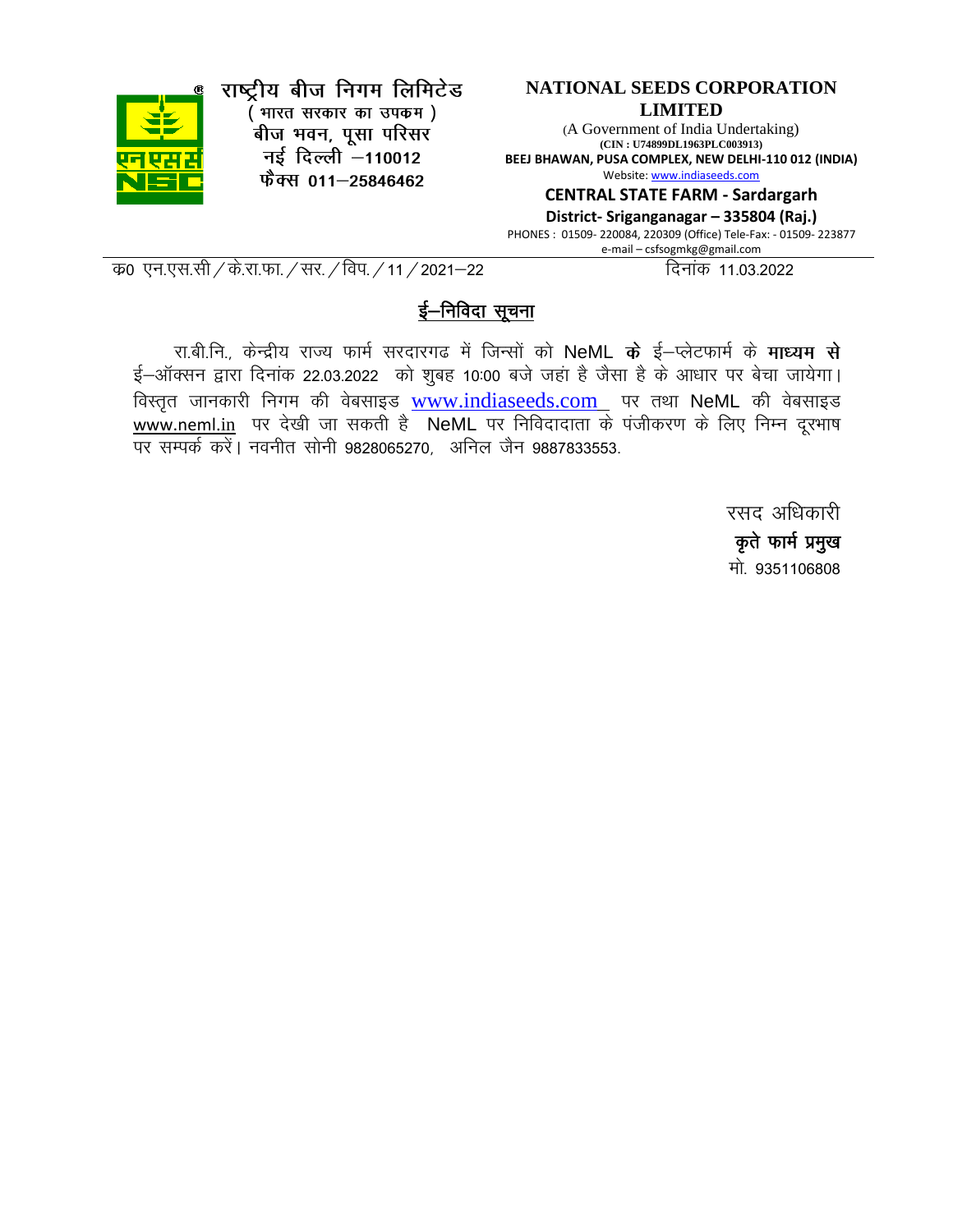## **NATIONAL SEEDS CORPORATION LTD.**

### **CENTRAL STATE FARM: Sardargarh (RAJ.) e-auction through NeML e-platform to be held on 22.03.2022**

|  | <b>Annexute-I</b> |  |
|--|-------------------|--|
|  |                   |  |

| <b>Details of auctionable seeds</b> |                       |                 |                                         |            |
|-------------------------------------|-----------------------|-----------------|-----------------------------------------|------------|
| SN                                  | <b>Stock Location</b> | <b>Crop</b>     | <b>Commodity (Failed Seed, Nonseed,</b> | QTY. (QTL) |
|                                     | (Block No)            |                 | <b>Undersize)</b>                       |            |
| $\mathbf{1}$                        | 4                     | Arhar           | Sweepage                                | 0.10       |
| $\overline{2}$                      | 5                     | Carrot          | Undersize                               | 0.01       |
| 3                                   | 5                     | Coriander       | Undersize                               | 0.27       |
| 4                                   | 5                     | Barley          | Sweepage                                | 0.20       |
| 5                                   | 5                     | <b>DHAINCHA</b> | $U/S$ GD-C                              | 0.06       |
| 6                                   | 5                     | Fennel          | $U/S$ GD-B                              | 2.58       |
| $\overline{7}$                      | 5                     | Fennel          | $U/S$ GD-C                              | 0.35       |
| 8                                   | 5                     | Fennel          | Mixture                                 | 0.18       |
| 9                                   | 4                     | Gram            | ICPK-2002-29 BS Failed seed             | 22.98      |
| 10                                  | 4                     | Gram            | Mixture                                 | 28.70      |
| 11                                  | 4                     | Gram            | Sweepage                                | 3.45       |
| 12                                  | 4                     | Gram            | Undersize                               | 4.05       |
| 13                                  | 5                     | Gram            | Dal+Churi                               | 166.04     |
| 14                                  | 4                     | Guar            | Undersize                               | 42.20      |
| 15                                  | 4                     | Guar            | Sweepage                                | 0.40       |
| 16                                  | 5                     | Linseed         | Sweepage                                | 0.05       |
| 17                                  | 4                     | Mustard         | Undersize & Kachra                      | 7.08       |
| 18                                  | 4                     | Mustard         | Sweepage                                | 2.50       |
| 19                                  | 4                     | Mustard         | Undersize (Pili)                        | 50.86      |
| 20                                  | 5                     | Lahi            | $U/S$ GD-C                              | 0.11       |
| 21                                  | 4                     | Moong           | PM-05 F/S N/S                           | 0.08       |
| 22                                  | $\overline{4}$        | Moong           | commerical                              | 0.02       |
| 23                                  | 4                     | Moong           | Undersize                               | 63.07      |
| 24                                  | 4                     | Moong           | $U/S$ GD-A                              | 22.00      |
| 25                                  | 4                     | Moong           | $U/S$ Gd-B                              | 21.44      |
| 26                                  | 5                     | Moong           | Undersize                               | 76.25      |
| 27                                  | 5                     | Moong           | $U/S$ GD-B                              | 197.92     |
| 28                                  | 5                     | Moong           | Sweepage                                | 0.02       |
| 29                                  | 5                     | Moong           | Mixture                                 | 4.00       |
| 30                                  | 5                     | Moong           | Kachra                                  | 10.00      |
| 31                                  | 4                     | Methi           | commerical                              | 0.02       |
| 32                                  | 5                     | Methi           | Mixture                                 | 0.35       |
| 33                                  | 5                     | Methi           | Sweepage                                | 0.02       |
| 34                                  | 4                     | Methi           | Kachra                                  | 0.09       |
| 35                                  | 4                     | Moth            | $U/S$ Gd-B                              | 0.16       |
| 36                                  | 4                     | Oat             | Undersize                               | 665.20     |
| 37                                  | 4                     | Oat             | Sweepage                                | 5.30       |
| 38                                  | 4                     | Oat             | Commercial                              | 0.05       |
| 39                                  | 5                     | Oat             | Undersize                               | 322.00     |